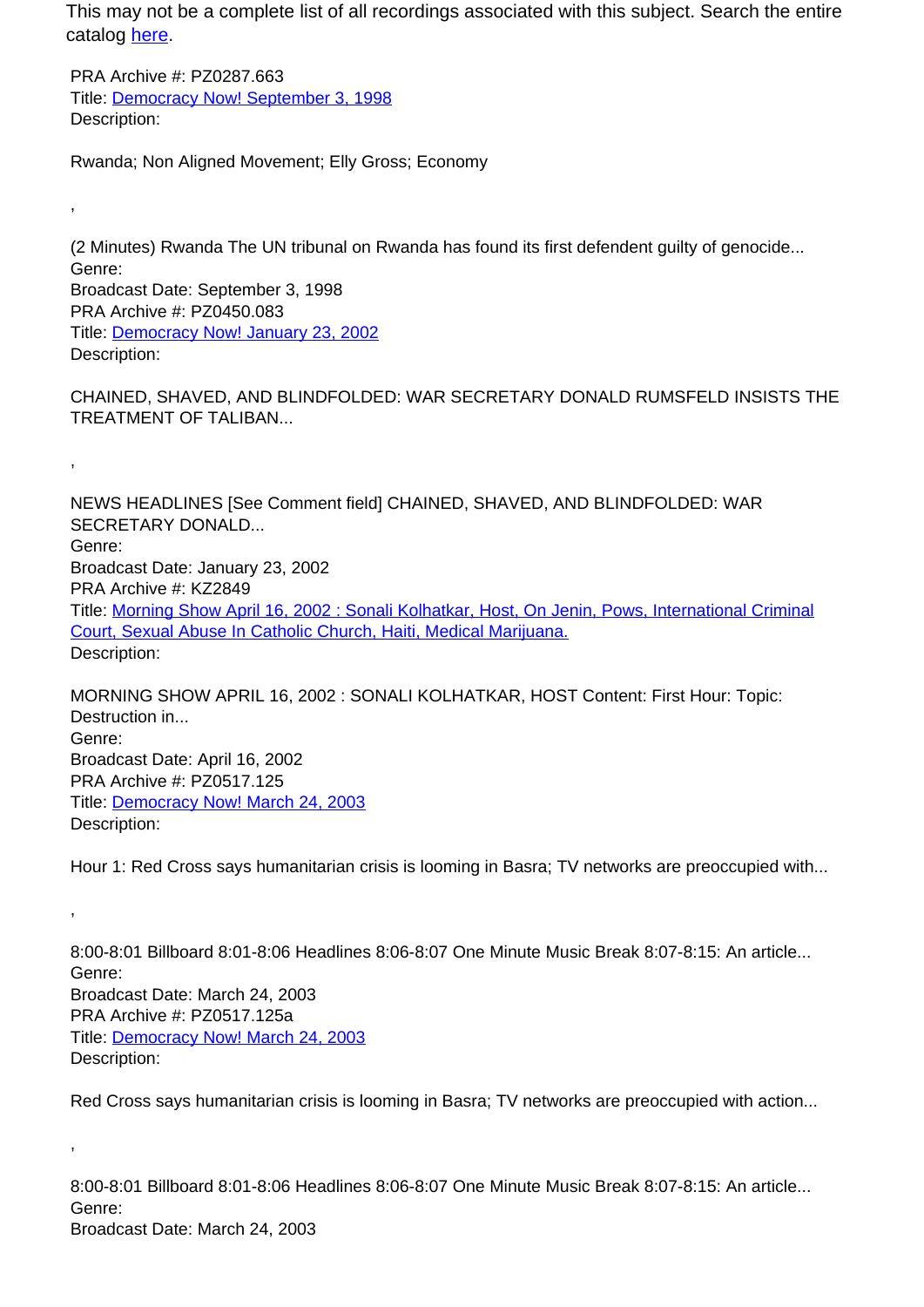This may not be a complete list of all recordings associated with this subject. Search the entire catalog here.

PRA Archive #: PZ0517.125b Title: Democracy Now! March 24, 2003 Description:

,

,

,

,

,

Up to 209 civilians killed in early days of U.S. invasion: Kathy Kelly of Voices in the...

9:00-9:01 Billboard 9:01-9:06 Headlines 9:06-9:07 One Minute Music Break 9:07-9:20: Between 135... Genre: Broadcast Date: March 24, 2003 PRA Archive #: PZ0517.126 Title: Democracy Now! March 25, 2003 Description:

Hour 1: US and British warplanes begin intense bombardment of Republican Guard positions outside...

8:00-8:01 Billboard 8:01-8:06 Headlines 8:06-8:07 One Minute Music Break 8:07-8:20: US and... Genre: Broadcast Date: March 25, 2003 PRA Archive #: PZ0517.126a Title: Democracy Now! March 25, 2003 Description:

US and British warplanes begin intense bombardment of Republican Guard positions outside the...

8:00-8:01 Billboard 8:01-8:06 Headlines 8:06-8:07 One Minute Music Break 8:07-8:20: US and... Genre: Broadcast Date: March 25, 2003 PRA Archive #: PZ0517.127 Title: Democracy Now! March 26, 2003 Description:

Hour 1: The Arabic CNN comes under fire for its Iraq coverage: An Al Jazeera producer discusses...

8:00-8:01 Billboard 8:01-8:06 Headlines 8:06-8:07 One Minute Music Break 8:07-8:20: Pentagon... Genre: Broadcast Date: March 26, 2003 PRA Archive #: PZ0517.127a Title: Democracy Now! March 26, 2003 Description:

The Arabic CNN comes under fire for its Iraq coverage: An Al Jazeera producer discusses the...

8:00-8:01 Billboard 8:01-8:06 Headlines 8:06-8:07 One Minute Music Break 8:07-8:20: Pentagon... Genre: Broadcast Date: March 26, 2003